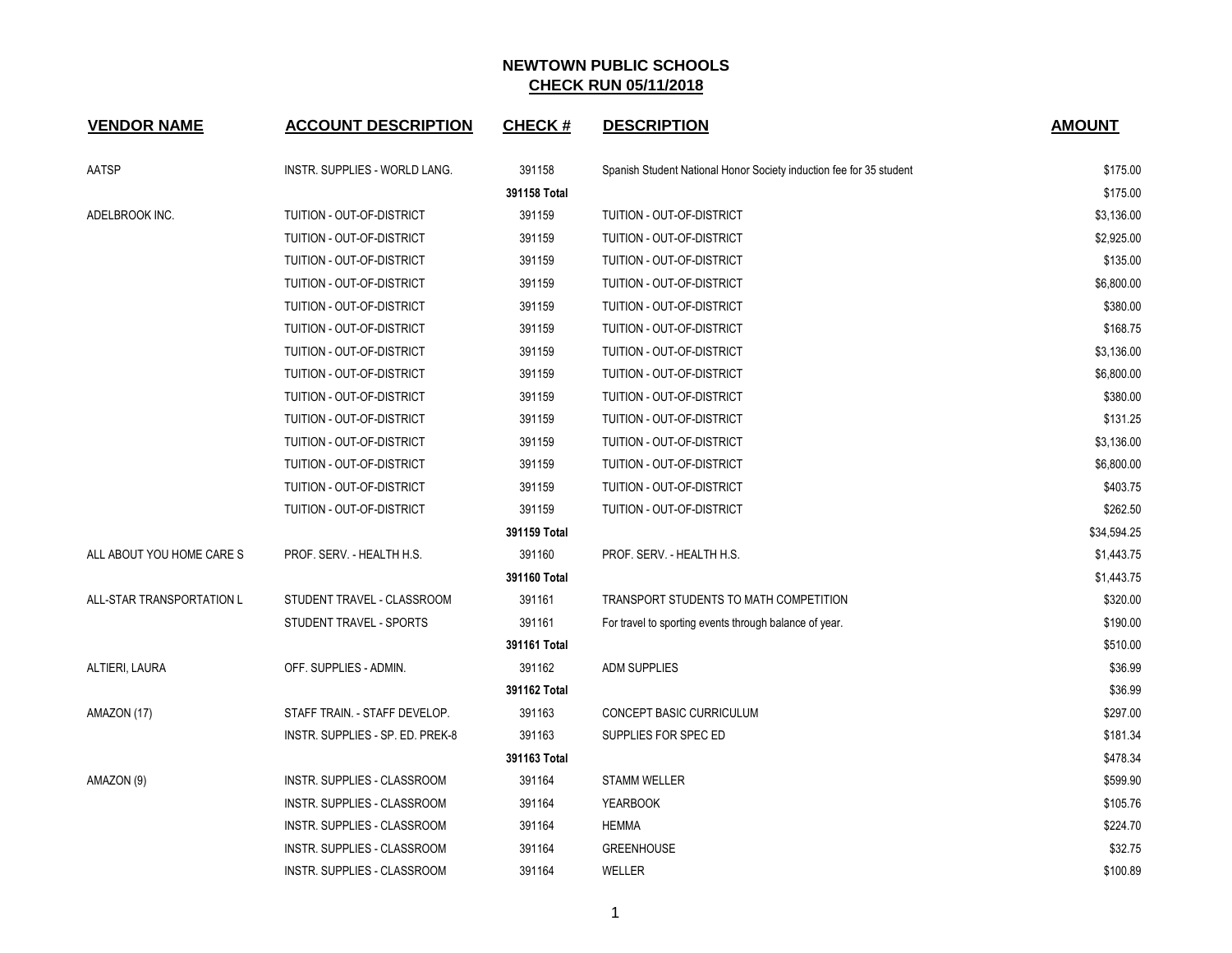| <b>VENDOR NAME</b>     | <b>ACCOUNT DESCRIPTION</b>    | <b>CHECK#</b> | <b>DESCRIPTION</b>                                                          | <b>AMOUNT</b> |
|------------------------|-------------------------------|---------------|-----------------------------------------------------------------------------|---------------|
| AMAZON (9)             | INSTR. SUPPLIES - CLASSROOM   | 391164        | <b>STAMM WELLER</b>                                                         | \$269.85      |
|                        | INSTR. SUPPLIES - CLASSROOM   | 391164        | <b>THEATER</b>                                                              | \$81.58       |
|                        | INSTR. SUPPLIES - CLASSROOM   | 391164        | <b>TECH CLUB</b>                                                            | \$453.29      |
|                        | INSTR. SUPPLIES - CLASSROOM   | 391164        | <b>ADVISORIES</b>                                                           | \$12.99       |
|                        | INSTR. SUPPLIES - CLASSROOM   | 391164        | <b>HEMMA</b>                                                                | \$226.74      |
|                        | INSTR. SUPPLIES - CLASSROOM   | 391164        | <b>GRAPHICS</b>                                                             | \$55.98       |
|                        | <b>INSTR. SUPPLIES - MATH</b> | 391164        | Expo low-odor chisel tip vibrant color markers (16-pack)                    | \$153.10      |
|                        | CONTRACTED SERV. - C.W.E.     | 391164        | Philips 36881-1 - LU400 - HPS - 400 Watt - Ceramalux - High Pressure Sodium | \$54.48       |
|                        | INSTR. SUPPLIES - WORLD LANG. | 391164        | Various items/prizes/gifts for Immersion Days, end-of-year awards           | \$430.76      |
|                        | INSTR. SUPPLIES - WORLD LANG. | 391164        | Various items/prizes/gifts for Immersion Days, end-of-year awards           | \$13.77       |
|                        | INSTR. SUPPLIES - WORLD LANG. | 391164        | Various items/prizes/gifts for Immersion Days, end-of-year awards           | \$9.27        |
|                        | INSTR. SUPPLIES - WORLD LANG. | 391164        | Various items/prizes/gifts for Immersion Days, end-of-year awards           | \$44.99       |
|                        | INSTR. SUPPLIES - WORLD LANG. | 391164        | Various items/prizes/gifts for Immersion Days, end-of-year awards           | \$8.08        |
|                        | INSTR. SUPPLIES - WORLD LANG. | 391164        | Various items/prizes/gifts for Immersion Days, end-of-year awards           | \$23.45       |
|                        | INSTR. SUPPLIES - WORLD LANG. | 391164        | Various items/prizes/gifts for Immersion Days, end-of-year awards           | \$14.40       |
|                        | INSTR. SUPPLIES - CLASSROOM   | 391164        | <b>FLEXISPOT STANDING DESK</b>                                              | \$199.00      |
|                        |                               | 391164 Total  |                                                                             | \$3,115.73    |
| <b>BAGEL DELIGHT</b>   | INSTR. SUPPLIES - CLASSROOM   | 391165        | STAFF APPRECIATION AND END OF YEAR FACULTY MEETING                          | \$84.95       |
|                        |                               | 391165 Total  |                                                                             | \$84.95       |
| <b>BOOKSOURCE, THE</b> | <b>TEXTBOOKS - CLASSROOM</b>  | 391166        | Classroom library book order, Grade 1, see attached order form, no shipping | \$547.84      |
|                        |                               | 391166 Total  |                                                                             | \$547.84      |
| BRAND, JOAN L.         | TUTORS - HOMEBOUND            | 391167        | <b>TUTORS - HOMEBOUND</b>                                                   | \$285.00      |
|                        | <b>TUTORS - HOMEBOUND</b>     | 391167        | <b>TUTORS - HOMEBOUND</b>                                                   | \$285.00      |
|                        |                               | 391167 Total  |                                                                             | \$570.00      |
| <b>CAS TREASURER</b>   | CONTRACTED SERV. - CLASSRM    | 391168        | For Scholar Leader Banquet attendees                                        | \$240.00      |
|                        |                               | 391168 Total  |                                                                             | \$240.00      |
| CMRS-POC (BOE CO)      | POSTAGE - BUS. SERV.          | 391169        | POSTAGE MACHINE 2017/18                                                     | \$1,000.00    |
|                        |                               | 391169 Total  |                                                                             | \$1,000.00    |
| CONNORS, JENNA         | STAFF TRAIN. - ADMIN.         | 391170        | PIZZA FOR STAFF STEAM NIGHT                                                 | \$93.06       |
|                        |                               | 391170 Total  |                                                                             | \$93.06       |
| COTTON, KRISTINE       | <b>TUTORS - HOMEBOUND</b>     | 391171        | <b>TUTORS - HOMEBOUND</b>                                                   | \$451.25      |
|                        |                               | 391171 Total  |                                                                             | \$451.25      |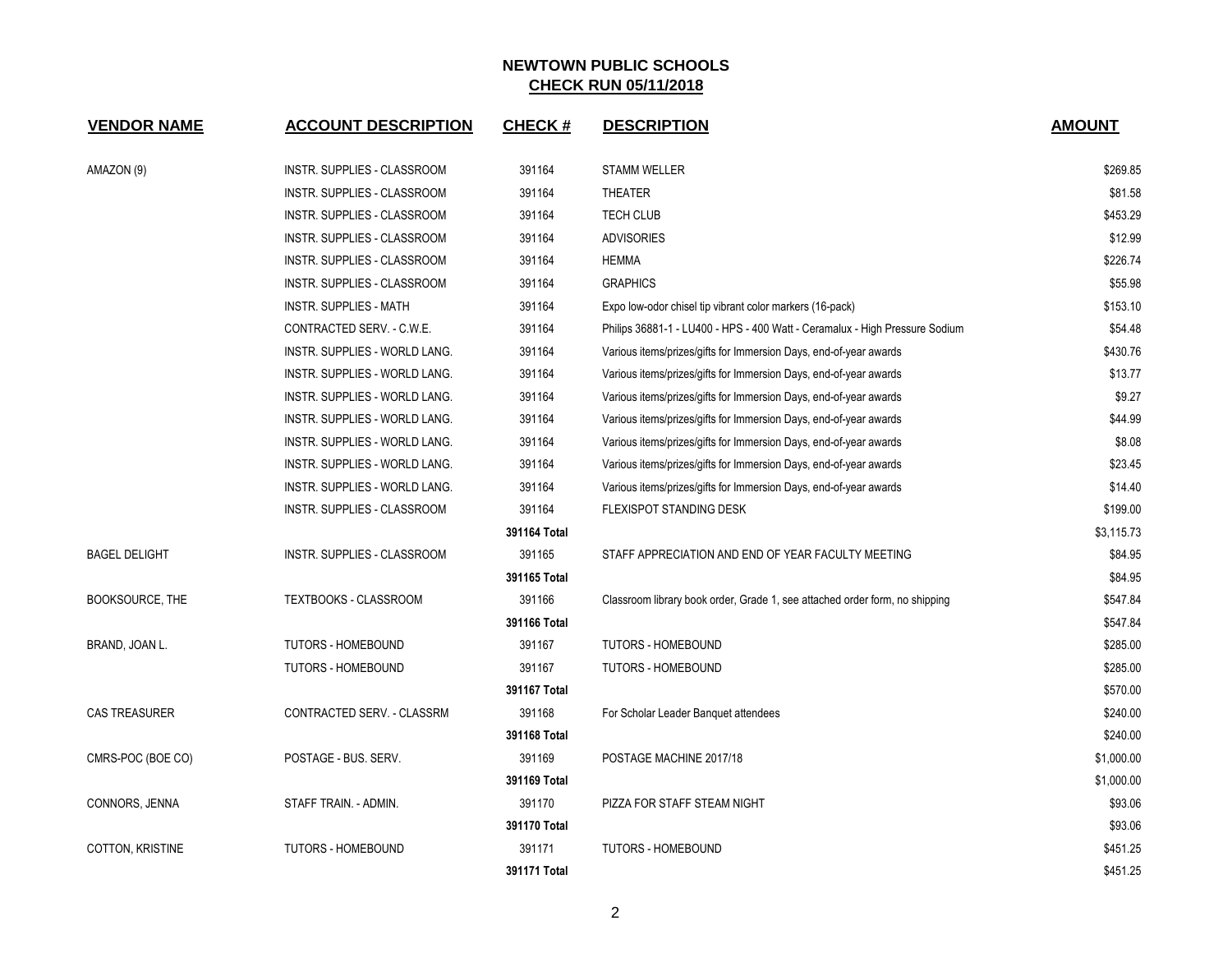| <b>VENDOR NAME</b>           | <b>ACCOUNT DESCRIPTION</b>   | <b>CHECK#</b> | <b>DESCRIPTION</b>                                  | <b>AMOUNT</b> |
|------------------------------|------------------------------|---------------|-----------------------------------------------------|---------------|
| <b>CRYSTAL ROCK</b>          | INSTR. SUPPLIES - CLASSROOM  | 391172        | Delivery of 20 5-gallon bottles of water, per month | \$49.49       |
|                              | INSTR. SUPPLIES - CLASSROOM  | 391172        | Rental of Water cooler/heater                       | \$3.00        |
|                              |                              | 391172 Total  |                                                     | \$52.49       |
| <b>DECKWORKS LLC</b>         | B. & G. REPAIRS - H.S.       | 391173        | ENTRY AREA TO AUDITORIUM                            | \$3,500.00    |
|                              |                              | 391173 Total  |                                                     | \$3,500.00    |
| DEVINE, PAUL                 | STAFF TRAVEL - B & G ADMIN.  | 391174        | TRAVEL APRIL 2018                                   | \$106.87      |
|                              |                              | 391174 Total  |                                                     | \$106.87      |
| EAST RIVER ENERGY INC.       | FUEL OIL - GEN.              | 391175        | OIL 527.0 GAL MAINT                                 | \$1,204.96    |
|                              |                              | 391175 Total  |                                                     | \$1,204.96    |
| EVERSOURCE (ELEC-BOE)        | ELECTRICITY - M.S.           | 391176        | ELEC 51352546030 1,575.70 KWH                       | \$377.30      |
|                              |                              | 391176 Total  |                                                     | \$377.30      |
| EVERSOURCE (GAS-BOE)         | PROPANE & NATURAL GAS - HAW. | 391177        | GAS 57890556004 1,860. CCF                          | \$1,821.15    |
|                              | PROPANE & NATURAL GAS - S.H. | 391177        | GAS 57914087044 3,680. CCF                          | \$3,082.20    |
|                              | PROPANE & NATURAL GAS - M.G. | 391177        | GAS 57511457020 3,170. CCF                          | \$2,947.90    |
|                              | PROPANE & NATURAL GAS - RIS. | 391177        | GAS 57410220032 8,820. CCF                          | \$5,904.25    |
|                              | PROPANE & NATURAL GAS - H.S. | 391177        | GAS 57445161052 23,020. CCF                         | \$16,255.25   |
|                              |                              | 391177 Total  |                                                     | \$30,010.75   |
| FOLLETT SCHOOL SOLUTIONS     | <b>SUPPLIES - LIBRARY</b>    | 391178        | for books needed throughout school year             | \$15.33       |
|                              |                              | 391178 Total  |                                                     | \$15.33       |
| FONOVIC, JESSICA             | STAFF TRAIN. - SCIENCE       | 391179        | <b>SCIENCE SUPPLIES</b>                             | \$365.22      |
|                              |                              | 391179 Total  |                                                     | \$365.22      |
| FOUNDATION SCHOOL, T         | TUITION - OUT-OF-DISTRICT    | 391180        | TUITION - OUT-OF-DISTRICT                           | \$6,850.00    |
|                              | TUITION - OUT-OF-DISTRICT    | 391180        | TUITION - OUT-OF-DISTRICT                           | \$6,850.00    |
|                              | TUITION - OUT-OF-DISTRICT    | 391180        | TUITION - OUT-OF-DISTRICT                           | \$6,850.00    |
|                              | TUITION - OUT-OF-DISTRICT    | 391180        | TUITION - OUT-OF-DISTRICT                           | \$6,850.00    |
|                              | TUITION - OUT-OF-DISTRICT    | 391180        | TUITION - OUT-OF-DISTRICT                           | \$5,480.00    |
|                              |                              | 391180 Total  |                                                     | \$32,880.00   |
| GASPARINE, BARBARA           | OFF. SUPPLIES - ADMIN.       | 391181        | <b>ADM SUPPLIES</b>                                 | \$288.48      |
|                              |                              | 391181 Total  |                                                     | \$288.48      |
| <b>GREENFIELD, TERESA L.</b> | INSTR. SUPPLIES - CLASSROOM  | 391182        | PAINT FOR LOBBY                                     | \$36.00       |
|                              |                              | 391182 Total  |                                                     | \$36.00       |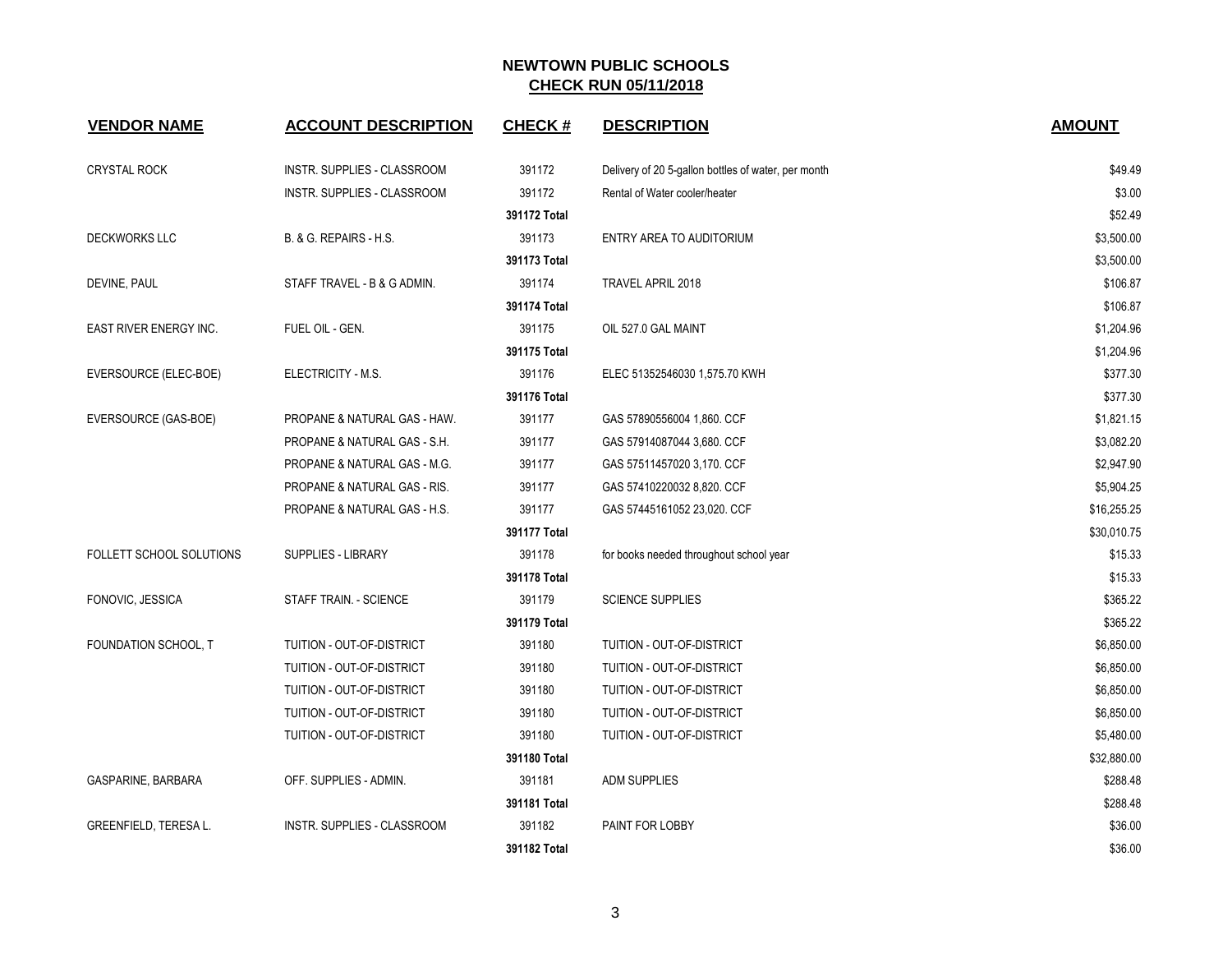| <b>VENDOR NAME</b>             | <b>ACCOUNT DESCRIPTION</b>      | <b>CHECK#</b> | <b>DESCRIPTION</b>                                                | <b>AMOUNT</b> |
|--------------------------------|---------------------------------|---------------|-------------------------------------------------------------------|---------------|
| <b>INTEGRITY PIANO SERVICE</b> | REPAIRS - CLASSROOM             | 391183        | Piano tuning of Kawai Upright, UST-6 (SN: K853595)                | \$138.00      |
|                                | REPAIRS - CLASSROOM             | 391183        | Re-attach top lid by installing new screws                        | \$22.00       |
|                                | REPAIRS - CLASSROOM             | 391183        | Piano tuning of Kawai Upright, UST-6 (SN: K883027), in Music Room | \$138.00      |
|                                |                                 | 391183 Total  |                                                                   | \$298.00      |
| JUNE, KELLIE                   | STAFF TRAVEL - INFO. TECH.      | 391184        | TRAVEL POWER SCH & JAN-MAY 18                                     | \$53.74       |
|                                |                                 | 391184 Total  |                                                                   | \$53.74       |
| MASON W.B. INC.                | OTHER SUPPLIES - STAFF DEVELOP. | 391185        | WATER                                                             | \$27.24       |
|                                | OFF. SUPPLIES - BUS. SERV.      | 391185        | <b>SUPPLIES 2017/18</b>                                           | \$11.99       |
|                                | OFF. SUPPLIES - BUS. SERV.      | 391185        | COFFEE 2017/18                                                    | \$45.56       |
|                                | OFF. SUPPLIES - BUS. SERV.      | 391185        | WATER 2017/18                                                     | \$24.95       |
|                                | OFF. SUPPLIES - BUS. SERV.      | 391185        | WATER 2017/18                                                     | \$24.95       |
|                                | INSTR. SUPPLIES - P.E.          | 391185        | Recess Balls - no shipping                                        | \$39.73       |
|                                | INSTR. SUPPLIES - P.E.          | 391185        | Recess Balls - no shipping                                        | \$16.40       |
|                                | INSTR. SUPPLIES - CLASSROOM     | 391185        | Carton (24 pieces) of Spotlight Presentation Board                | \$120.24      |
|                                | INSTR. SUPPLIES - TRANSITIONAL  | 391185        | SEE ATTACHED SUPPLIES                                             | \$895.99      |
|                                |                                 | 391185 Total  |                                                                   | \$1,207.05    |
| MASOTTA, ERIN                  | INSTR. SUPPLIES - WORLD LANG.   | 391186        | CANTINA ERASERS & SOCIETY PINS                                    | \$126.32      |
|                                |                                 | 391186 Total  |                                                                   | \$126.32      |
| MCDONALD, PATRICIA             | MEMBERSHIPS - ELEM.             | 391187        | NURSING LICENSE                                                   | \$110.00      |
|                                |                                 | 391187 Total  |                                                                   | \$110.00      |
| <b>MEMOLI, MATT</b>            | INSTR. SUPPLIES - SPORTS        | 391188        | <b>SPORTS SUPPLIES</b>                                            | \$643.16      |
|                                |                                 | 391188 Total  |                                                                   | \$643.16      |
| MEYER WILLIAM B.INC.           | OFF. SUPPLIES - PUPIL SERV.     | 391189        | STORAGE SPEC ED RECORDS                                           | \$64.66       |
|                                |                                 | 391189 Total  |                                                                   | \$64.66       |
| MHA CONSULTING INC.            | CONTRACTED SERV. - SECURITY     | 391190        | CONSULTING SERVICES NEW 001-MDE 18                                | \$17,119.45   |
|                                |                                 | 391190 Total  |                                                                   | \$17,119.45   |
| <b>MITCHELL</b>                | FUEL FOR VEHICLES - TRANS.      | 391191        | PROPANE 900.0                                                     | \$1,071.00    |
|                                |                                 | 391191 Total  |                                                                   | \$1,071.00    |
| MODZELEWSKI, DEBI              | <b>INSTR. SUPPLIES - SPORTS</b> | 391192        | NHS ATHLETICS CELEBRATION                                         | \$17.00       |
|                                |                                 | 391192 Total  |                                                                   | \$17.00       |
| NEOPOST USA INC.               | <b>REPAIRS - CLASSROOM</b>      | 391193        | POSTAGE MACHINE REPAIRS                                           | \$20.00       |
|                                |                                 | 391193 Total  |                                                                   | \$20.00       |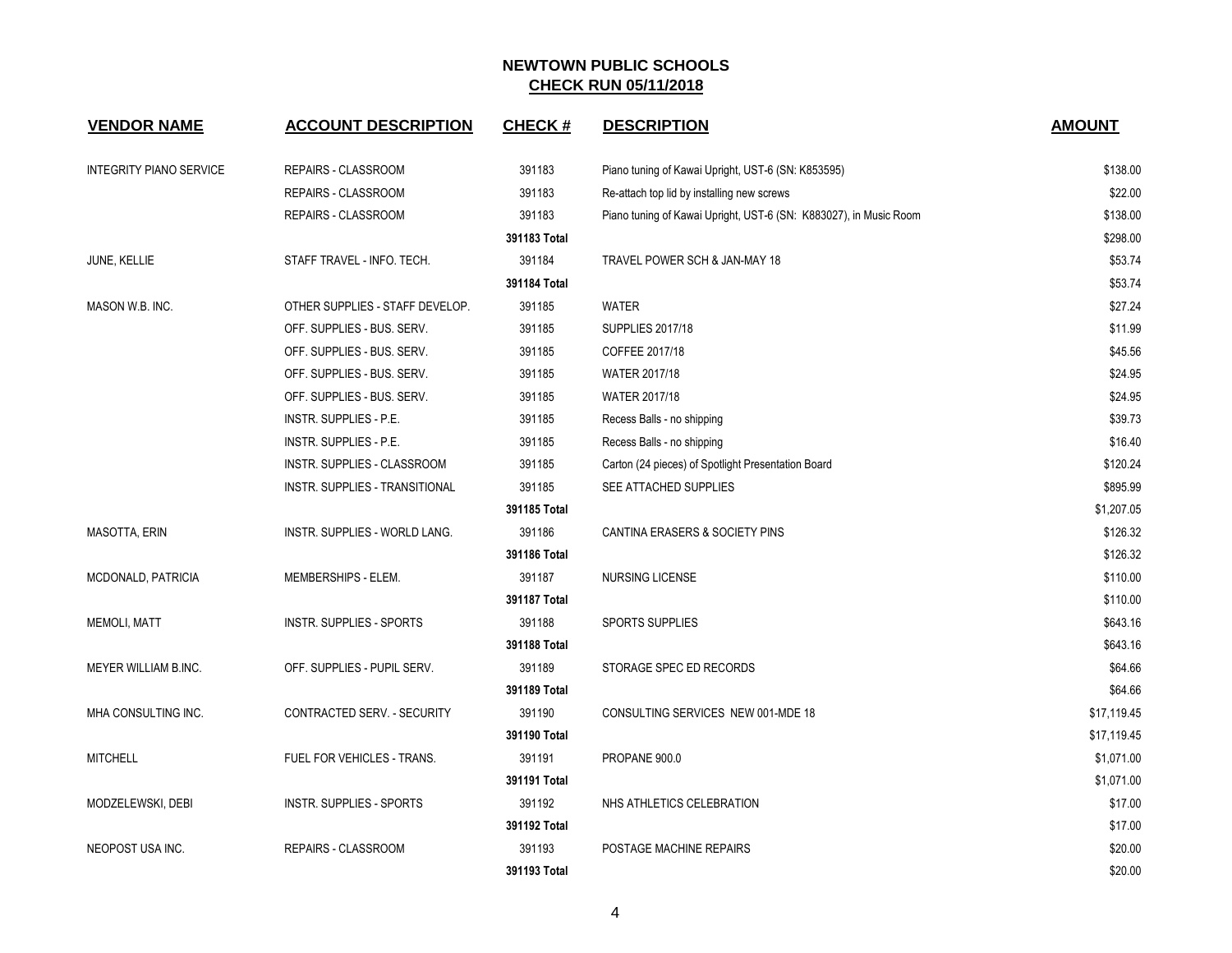| <b>VENDOR NAME</b>        | <b>ACCOUNT DESCRIPTION</b>      | <b>CHECK#</b> | <b>DESCRIPTION</b>                                     | <b>AMOUNT</b> |
|---------------------------|---------------------------------|---------------|--------------------------------------------------------|---------------|
| NEW ENGLAND FITNESS DIST. | REPAIRS - P.E.                  | 391194        | <b>FITNESS ROOM REPAIRS</b>                            | \$815.33      |
|                           |                                 | 391194 Total  |                                                        | \$815.33      |
| NEWTOWN FLORIST OF CT, LL | INSTR. SUPPLIES - WORLD LANG.   | 391195        | Flowers for the World Language National Honor Society  | \$398.25      |
|                           | INSTR. SUPPLIES - WORLD LANG.   | 391195        | Delivery charge.                                       | \$10.99       |
|                           |                                 | 391195 Total  |                                                        | \$409.24      |
| NORTHEAST SCOREBOARDS LLC | <b>REPAIRS - SPORTS</b>         | 391196        | Ref. Inv# 10264 Repair 3 Lights on Baseball Scoreboard | \$295.00      |
|                           |                                 | 391196 Total  |                                                        | \$295.00      |
| <b>ON-SITE SHREDDING</b>  | OFF. SUPPLIES - ADMIN.          | 391197        | Shredding Services for 2017/18 school year.            | \$25.00       |
|                           | CONTRACTED SERV. - CLASSRM      | 391197        | Shredding Services for 2017/18 school year.            | \$35.00       |
|                           | OFF. SUPPLIES - ADMIN.          | 391197        | Shredding Services for 2017/18 school year.            | \$30.00       |
|                           | INSTR. SUPPLIES - CLASSROOM     | 391197        | Shredding Services for 2017/18 school year.            | \$25.00       |
|                           | INSTR. SUPPLIES - CLASSROOM     | 391197        | Shredding Services for 2017/18 school year.            | \$30.00       |
|                           |                                 | 391197 Total  |                                                        | \$145.00      |
| PAR INC.                  | INSTR. SUPPLIES - PSYCH.        | 391198        | TAPS-4 ORDER NUMBER 11302-KT                           | \$350.00      |
|                           | <b>INSTR. SUPPLIES - PSYCH.</b> | 391198        | <b>SHIPPING</b>                                        | \$28.00       |
|                           |                                 | 391198 Total  |                                                        | \$378.00      |
| PERKINS SCHOOL FOR THE BL | TUITION - OUT-OF-DISTRICT       | 391199        | TUITION - OUT-OF-DISTRICT                              | \$18,431.20   |
|                           |                                 | 391199 Total  |                                                        | \$18,431.20   |
| PERUGINI, DONNA           | STAFF TRAIN. - ADMIN.           | 391200        | TRAVEL FEB 2018-APRIL 2018                             | \$13.24       |
|                           |                                 | 391200 Total  |                                                        | \$13.24       |
| PETROVICH, LISA           | PRINTING - ADMIN.               | 391201        | <b>BUS DRIVER APPRECIATION DAY</b>                     | \$50.00       |
|                           |                                 | 391201 Total  |                                                        | \$50.00       |
| PETTY CASH - C/O          | CONTRACTED SERV. - SUPER.       | 391202        | PETTY CASH                                             | \$24.35       |
|                           | OFF./MEETING SUPPLIES - B.O.E.  | 391202        | PETTY CASH                                             | \$140.53      |
|                           | OFF. SUPPLIES - BUS. SERV.      | 391202        | PETTY CASH                                             | \$3.19        |
|                           |                                 | 391202 Total  |                                                        | \$168.07      |
| PETTY CASH - M/S          | POSTAGE - ADMIN.                | 391203        | PETTY CASH                                             | \$24.05       |
|                           | OFF. SUPPLIES - ADMIN.          | 391203        | PETTY CASH                                             | \$62.65       |
|                           | CONTRACTED SERV. - CLASSRM      | 391203        | PETTY CASH                                             | \$64.99       |
|                           | INSTR. SUPPLIES - CLASSROOM     | 391203        | PETTY CASH                                             | \$90.19       |
|                           |                                 | 391203 Total  |                                                        | \$241.88      |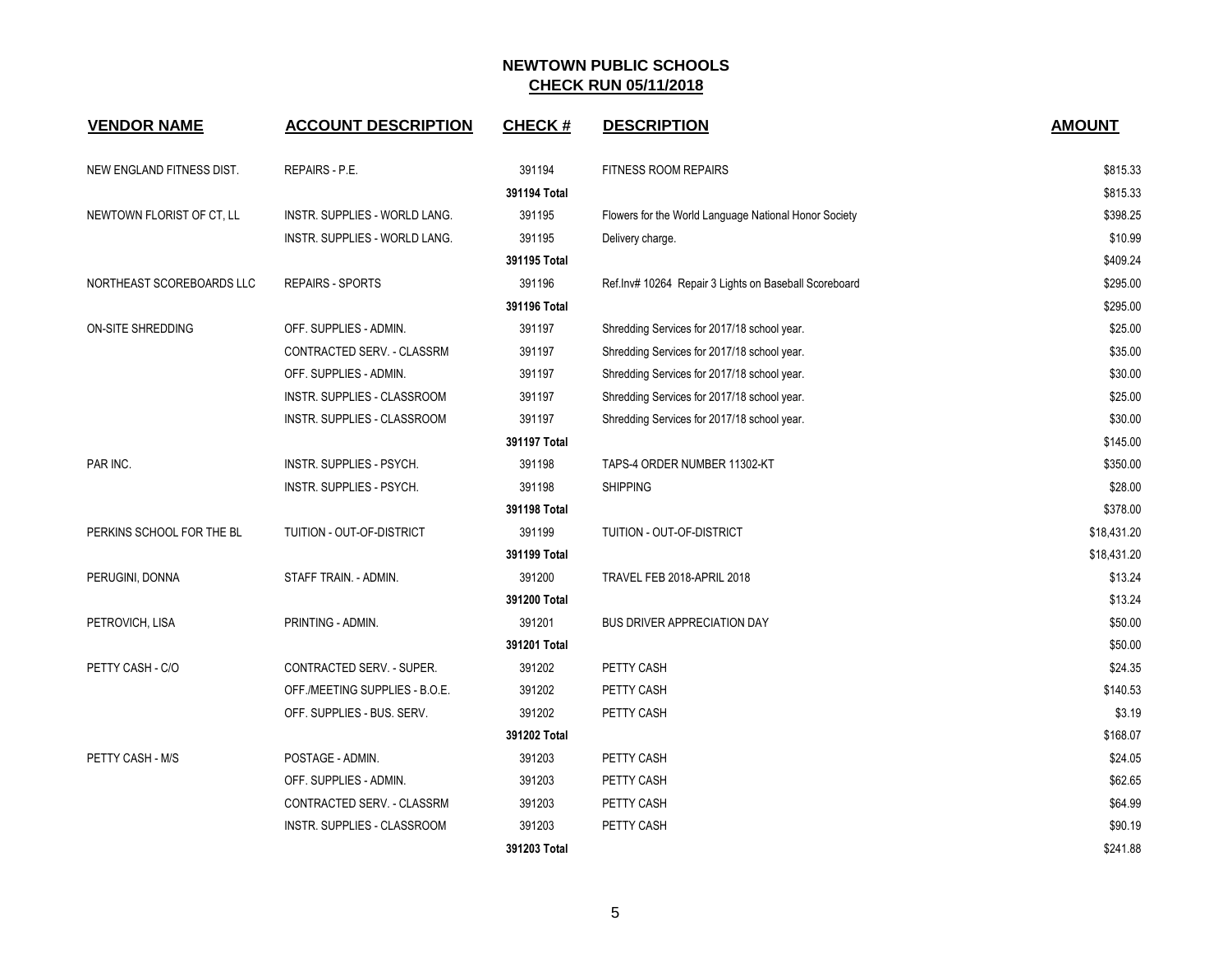| <b>VENDOR NAME</b>      | <b>ACCOUNT DESCRIPTION</b>       | <b>CHECK#</b> | <b>DESCRIPTION</b>                                                | <b>AMOUNT</b> |
|-------------------------|----------------------------------|---------------|-------------------------------------------------------------------|---------------|
| PETTY CASH - P/P        | OFF. SUPPLIES - PUPIL SERV.      | 391204        | PETTY CASH                                                        | \$284.20      |
|                         | INSTR. SUPPLIES - SP. ED. PREK-8 | 391204        | PETTY CASH                                                        | \$45.46       |
|                         |                                  | 391204 Total  |                                                                   | \$329.66      |
| <b>PHONAK</b>           | REPAIRS - SP/HEAR.               | 391205        | REPLACEMENT FOR FM UNITS                                          | \$4,209.76    |
|                         | EQUIPMENT - SP/HEAR.             | 391205        | SEE ATTACHED ORDER FOR NEWTOWN, CT FM UPGRADES                    | \$76.18       |
|                         | EQUIPMENT - SP/HEAR.             | 391205        | SEE ATTACHED ORDER FOR NEWTOWN, CT FM UPGRADES                    | \$4,188.05    |
|                         |                                  | 391205 Total  |                                                                   | \$8,473.99    |
| PIONEER VALLEY BOOKS    | TEXTBOOKS - CLASSROOM            | 391206        | Classroom Library-see attached order                              | \$115.60      |
|                         | TEXTBOOKS - CLASSROOM            | 391206        | Shipping                                                          | \$11.56       |
|                         |                                  | 391206 Total  |                                                                   | \$127.16      |
| POPE, JONATHAN          | CONTRACTED SERV. - MUSIC         | 391207        | for Piano Accompanying during rehearsal of Spring Concert         | \$300.00      |
|                         |                                  | 391207 Total  |                                                                   | \$300.00      |
| POSTMASTER - NEWTOWN    | POSTAGE - ADMIN.                 | 391208        | Rolls of 100 new U.S. Flag Forever Stamps, No S/H                 | \$200.00      |
|                         |                                  | 391208 Total  |                                                                   | \$200.00      |
| POWELL, KAREN           | MEMBERSHIPS - H.S.               | 391209        | <b>NURSING LICENSE</b>                                            | \$110.00      |
|                         |                                  | 391209 Total  |                                                                   | \$110.00      |
| PROJECTOR LAMP SOURCE   | SUPPLIES - LIBRARY               | 391210        | Projector Lamp Module PLSL9477-UF55 Smart bulb, shipping included | \$77.95       |
|                         |                                  | 391210 Total  |                                                                   | \$77.95       |
| RADACHOWSKY, JENNIFER   | STAFF TRAVEL - PUPIL SERV.       | 391211        | TRAVEL APRIL 2018                                                 | \$51.83       |
|                         |                                  | 391211 Total  |                                                                   | \$51.83       |
| REALLY GOOD STUFF INC.  | INSTR. SUPPLIES - CLASSROOM      | 391212        | Folders, & Stickers                                               | \$307.16      |
|                         | INSTR. SUPPLIES - CLASSROOM      | 391212        | Shipping                                                          | \$51.12       |
|                         |                                  | 391212 Total  |                                                                   | \$358.28      |
| REILLY, BARBARA         | STAFF TRAIN. - HEALTH ADMIN.     | 391213        | CPR/AED/FIRST AID/EPIPEN TRAINING                                 | \$3,200.00    |
|                         |                                  | 391213 Total  |                                                                   | \$3,200.00    |
| ROACH, DAVID W.         | STAFF TRAVEL - ADMIN.            | 391214        | TRAVEL AVONTH CONF                                                | \$76.95       |
|                         |                                  | 391214 Total  |                                                                   | \$76.95       |
| <b>SCHOOL SPECIALTY</b> | INSTR. SUPPLIES - CLASSROOM      | 391215        | For purchase of supplies throughout the school year.              | \$529.82      |
|                         |                                  | 391215 Total  |                                                                   | \$529.82      |
| ST. CATHERINE ACADEMY   | TUITION - OUT-OF-DISTRICT        | 391216        | <b>TUITION - OUT-OF-DISTRICT</b>                                  | \$3,500.00    |
|                         |                                  | 391216 Total  |                                                                   | \$3,500.00    |